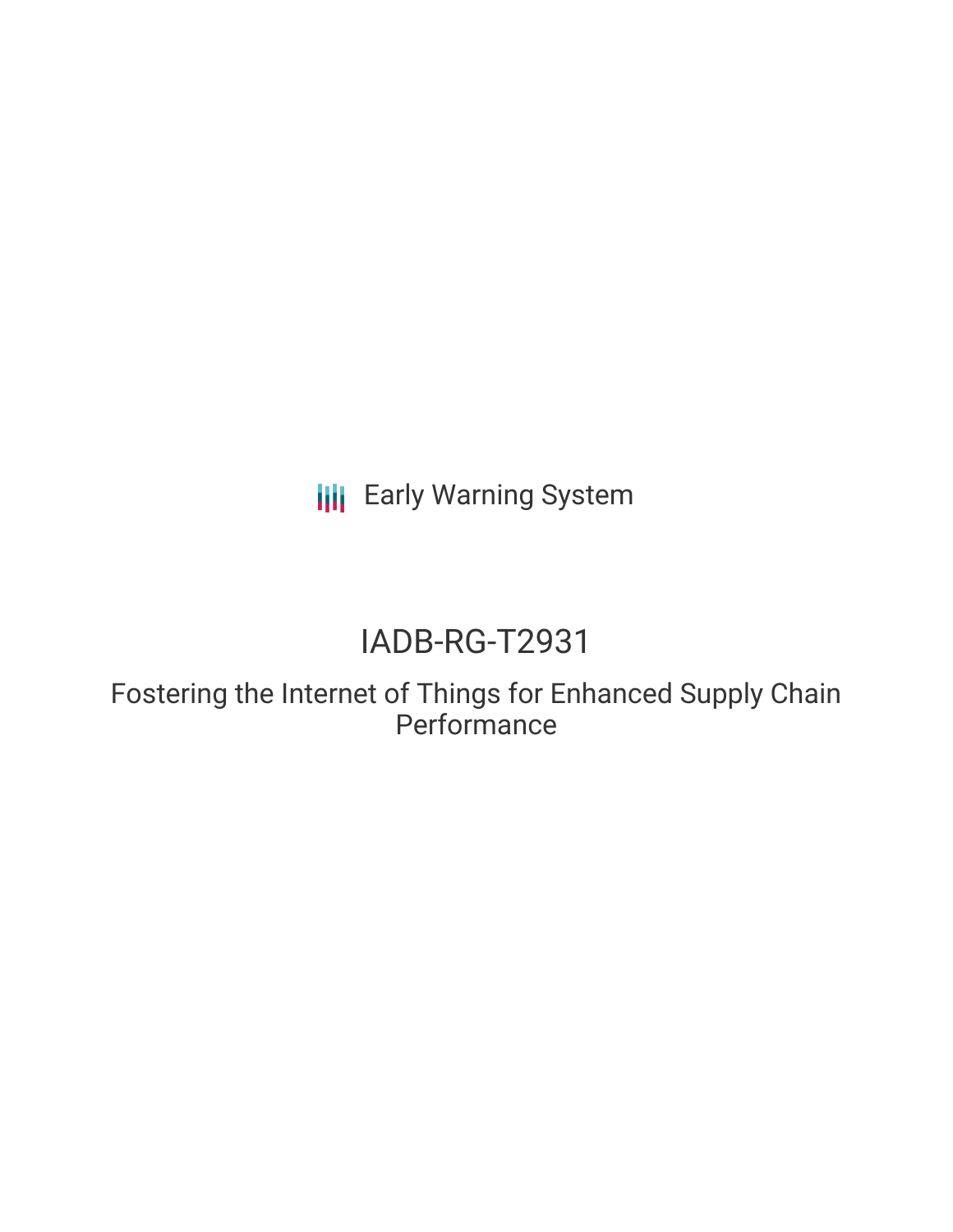

#### **Quick Facts**

| <b>Financial Institutions</b>  | Inter-American Development Bank (IADB) |
|--------------------------------|----------------------------------------|
| <b>Status</b>                  | Approved                               |
| <b>Bank Risk Rating</b>        | C.                                     |
| <b>Voting Date</b>             | 2017-07-11                             |
| <b>Sectors</b>                 | Finance, Technical Cooperation         |
| <b>Investment Type(s)</b>      | Grant                                  |
| <b>Investment Amount (USD)</b> | $$0.60$ million                        |
| <b>Project Cost (USD)</b>      | $$0.60$ million                        |
|                                |                                        |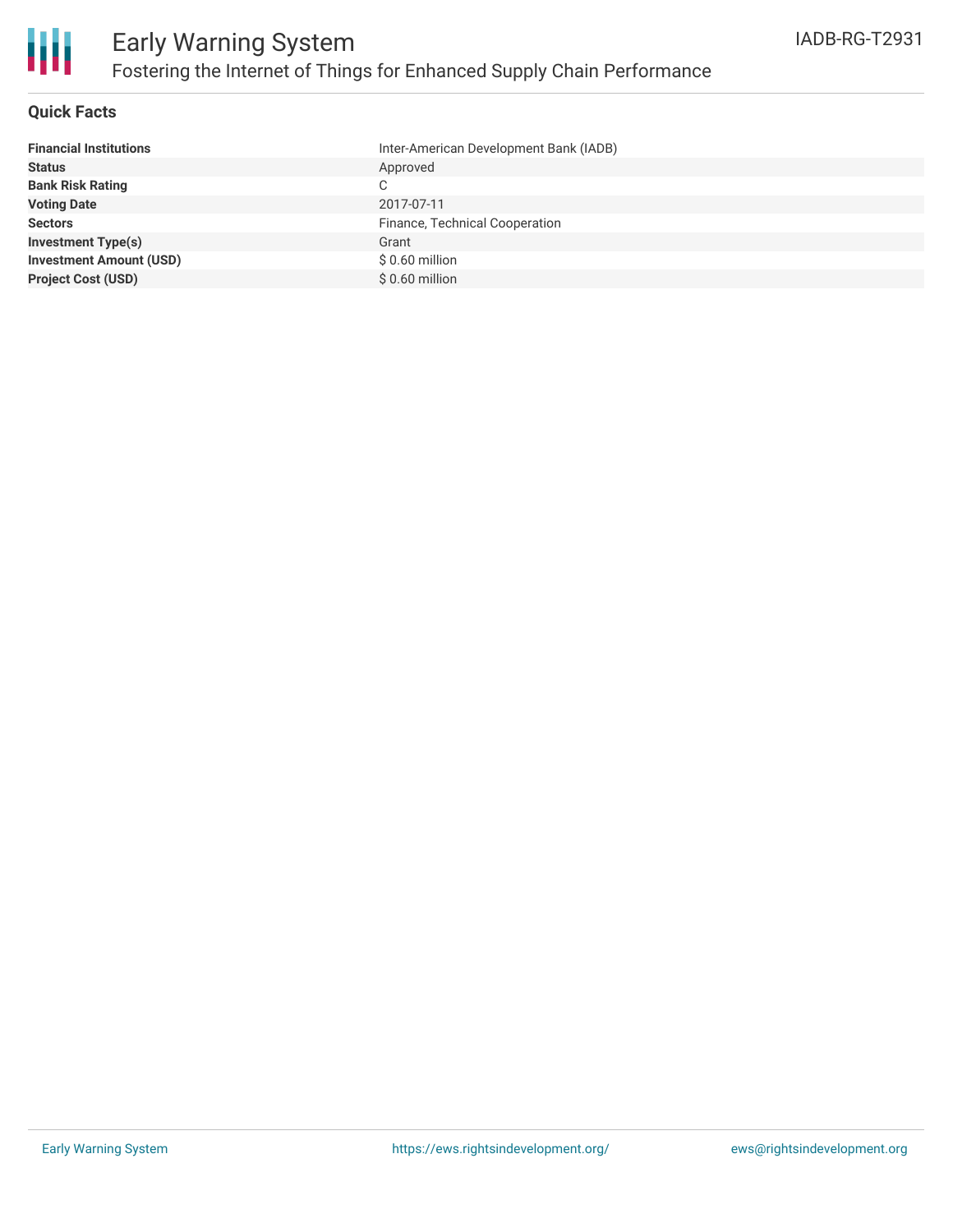

### **Project Description**

IDB: The general objective of this Technical Cooperation (TC) is to provide support to LAC countries in fostering IoT adoption by LAC supply chains. The specific objectives are to: (i) examine the current state of the adoption of IoT in LAC supply chains; (ii) identify constraints to supply chain productivity that could be overcome by the adoption of IoT; (iii) revise existing policies related to IoT; and (iv) design a roadmap for the development of a National IoT Strategy, aimed at increasing IoT adoption in both the productive sector and public procedures related to private sector development. Two countries will be selected to implement the activities encompassed in this TC based on IDB strategic dialogue and loan portfolio. The ability to replicate this project in other countries in the Region will be facilitated by, among others, laying out the pillars for the development of public policies in IoT through the design of a roadmap for National IoT Strategies; and having examples and inputs for other countries in the Region of what contents such roadmaps could have.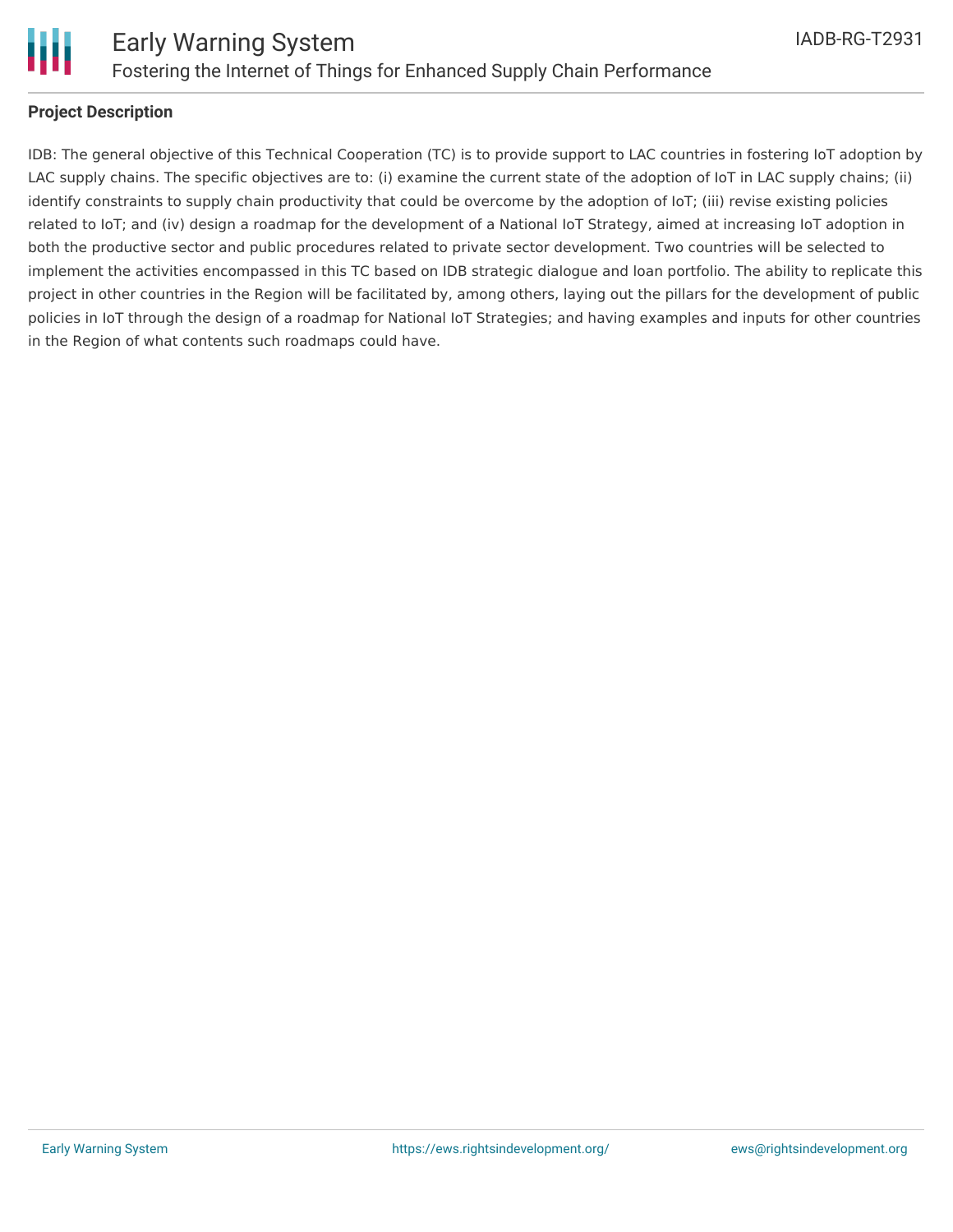

## Early Warning System Fostering the Internet of Things for Enhanced Supply Chain Performance

#### **Investment Description**

• Inter-American Development Bank (IADB)